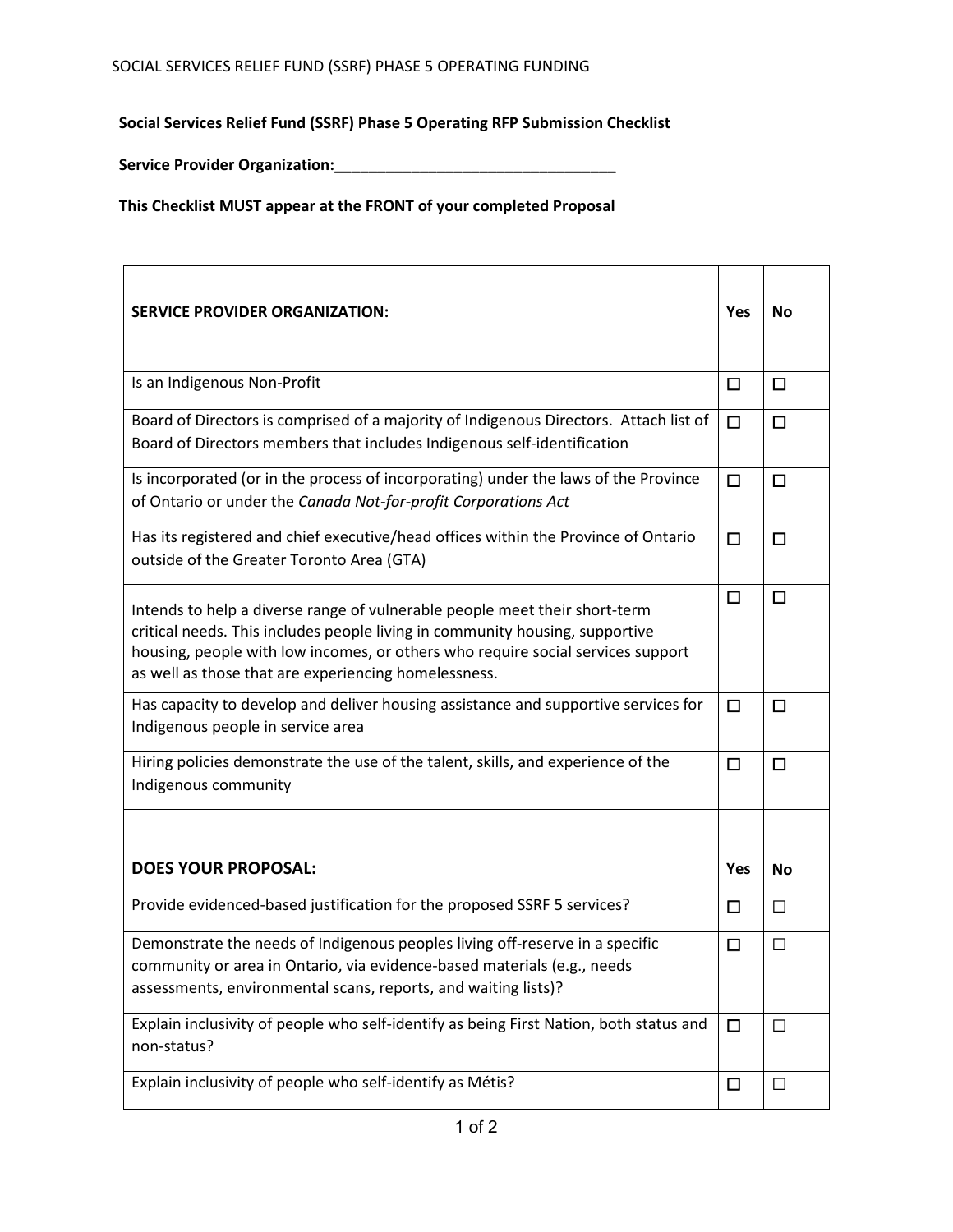| Explain inclusivity of people who self-identify as Inuit?                                                                                  |  |
|--------------------------------------------------------------------------------------------------------------------------------------------|--|
| Identify how you will be promoting the support services to those who identify as<br>First Nation, status and non-status, Métis, and Inuit? |  |
| Provide the number of households to be assisted with housing assistance and each<br>support service you intend to deliver?                 |  |

## **REQUIRED ATTACHMENTS (applies to both SSRF 5 Capital and Operating RFPs):**

- ☐ **Signed** Letters Patent
- ☐ **Signed** Corporation's Constitution and By-Laws
- □ Signed Latest audited financial statements
- ☐ **Signed** Corporation's Hiring Policies
- $\square$  Management Letters from Auditor(s) for last three years. Must be able to show financial feasability and any issues have been remedied
- ☐ Board of Directors or Management Responses to Management Letters from Auditors (if applicable)
- ☐ List of Board of Directors members that includes Indigenous self-identification.

## **Attachments Specific to SSRF Operating funding:**

- ☐ Completed RFP Template
- □ Contact information or a reference from a major partner
- □ Partnership Commitment letter(s), financial or in-kind, if applicable
- ☐ Job descriptions for SSRF 5-funded positions, if applicable

This checklist is provided as a summarized tool to help Service Providers prepare their submission. Requirements are fully outlined in the Program Guidelines and the RFP document as applicable. If you have any difficulty with this checklist, please contact us as soon as possible.

*If you are applying to both SSRF 5 Capital and Operating RFP's, "required attachments" listed above only need to be submitted to OAHS once. Please note this in your prequalifcation certificate. All other required documents are RFP specific.* 

**ATTENTION: Your Proposal and all attachments must be emailed t[o ishp@oahssc.ca](mailto:ishp@oahssc.ca)**